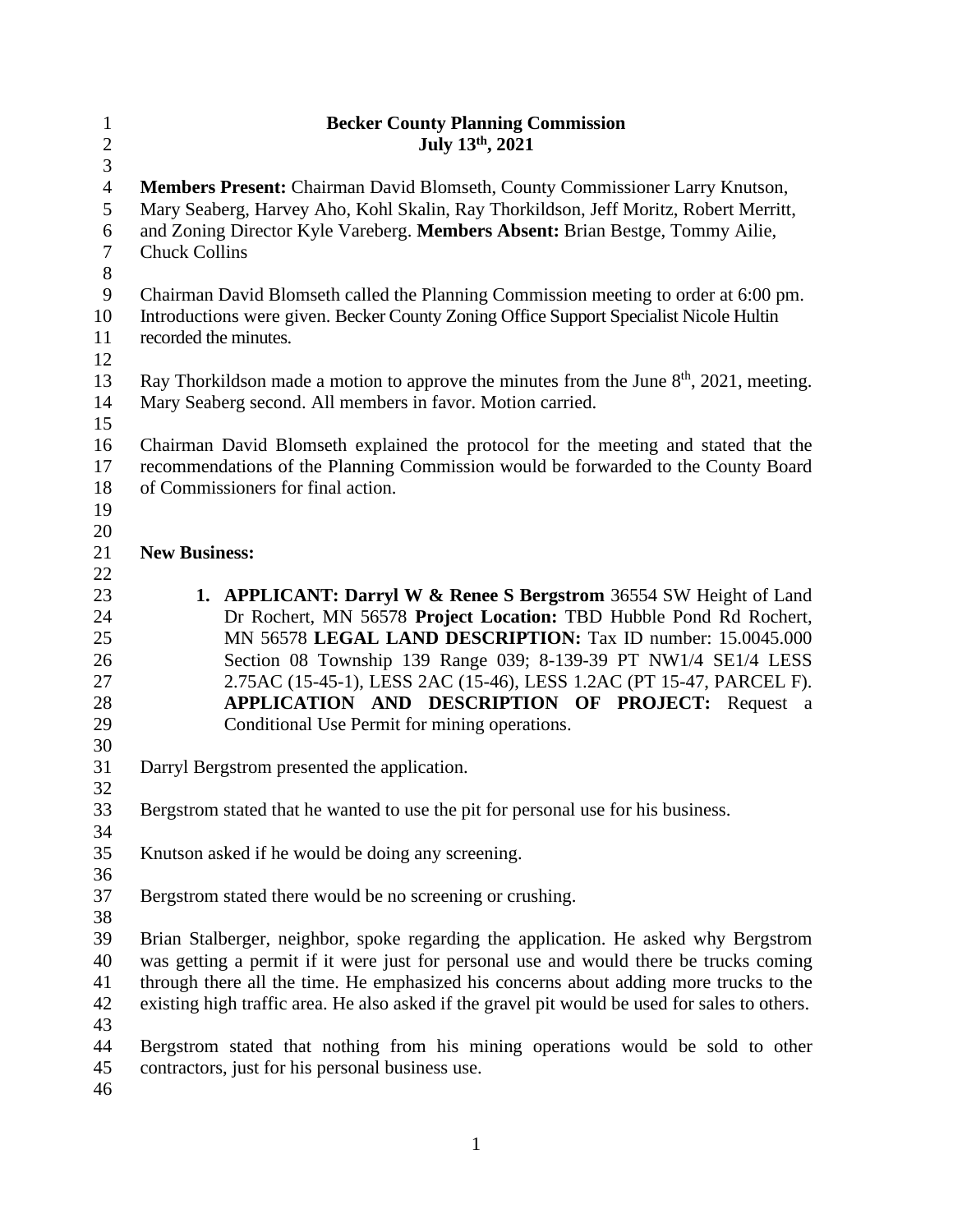| 47       | Knutson asked what the hours of operation would be.                                        |  |  |  |  |  |
|----------|--------------------------------------------------------------------------------------------|--|--|--|--|--|
| 48       |                                                                                            |  |  |  |  |  |
| 49       | Vareberg stated 7:00 am to 5:30 pm.                                                        |  |  |  |  |  |
| 50       |                                                                                            |  |  |  |  |  |
| 51       | Seaberg asked Vareberg why Bergstrom needs the permit.                                     |  |  |  |  |  |
| 52       |                                                                                            |  |  |  |  |  |
| 53       | Vareberg explained that any extraction for the sale of gravel requires a CUP. This         |  |  |  |  |  |
| 54       | includes selling from his personal property to his personal business.                      |  |  |  |  |  |
| 55       |                                                                                            |  |  |  |  |  |
| 56       | Testimony Closed.                                                                          |  |  |  |  |  |
| 57       |                                                                                            |  |  |  |  |  |
| 58       | Skalin said he does not think this is an unreasonable request.                             |  |  |  |  |  |
| 59       |                                                                                            |  |  |  |  |  |
| 60       | MOTION: Skalin motioned to approve the application as submitted; Aho                       |  |  |  |  |  |
| 61       | second. All in favor. Motion carried.                                                      |  |  |  |  |  |
| 62       |                                                                                            |  |  |  |  |  |
| 63       |                                                                                            |  |  |  |  |  |
| 64       | 2. APPLICANT: Jerry & Vicki Kub PO Box 52 Davenport, ND 58021                              |  |  |  |  |  |
| 65       | Project Location: 19738 Morton Oaks Rd Audubon, MN 56511 LEGAL                             |  |  |  |  |  |
| 66       | LAND DESCRIPTION: Tax ID number: 17.1007.000 Section 21 Township                           |  |  |  |  |  |
| 67       | 138<br>042; MORTON<br>Range<br><b>OAKLN</b><br><b>BCH</b><br>3RD                           |  |  |  |  |  |
| 68       | LOT 3 APPLICATION AND DESCRIPTION OF PROJECT: Request a                                    |  |  |  |  |  |
| 69       | Conditional Use Permit for a retaining wall.                                               |  |  |  |  |  |
| 70       |                                                                                            |  |  |  |  |  |
| 71       | Brian Cooksey with Lakes Area Landscaping presented the application.                       |  |  |  |  |  |
| 72       |                                                                                            |  |  |  |  |  |
| 73       | Skalin asked why they were not using rock.                                                 |  |  |  |  |  |
| 74       |                                                                                            |  |  |  |  |  |
| 75       | Cooksey stated that he did discuss it with the homeowners, and while the homeowners        |  |  |  |  |  |
| 76       | would like to create a wall similar to their neighbors, they are open to doing rock.       |  |  |  |  |  |
| 77       |                                                                                            |  |  |  |  |  |
| 78       | Merritt shared his concerns based on the packet received and commented that he did not     |  |  |  |  |  |
| 79       | see a reason for a retaining wall or stairs.                                               |  |  |  |  |  |
| 80       |                                                                                            |  |  |  |  |  |
| 81       | Moritz commented that there is enough grade where stairs would be appropriate. Moritz      |  |  |  |  |  |
| 82       | does not see the need for a retaining wall but feels it could be done in another fashion   |  |  |  |  |  |
| 83       | such as with rock or appropriate grading. He said if rock is used, he thinks the applicant |  |  |  |  |  |
| 84<br>85 | should use greenery with it.                                                               |  |  |  |  |  |
| 86       | Vareberg read one letter of support into record from Jerome Enget.                         |  |  |  |  |  |
| 87       |                                                                                            |  |  |  |  |  |
| 88       | <b>Testimony Closed.</b>                                                                   |  |  |  |  |  |
| 89       |                                                                                            |  |  |  |  |  |
| 90       | <b>MOTION:</b> Aho motioned to approve the amended application for a rock wall             |  |  |  |  |  |
| 91       | with natural vegetation and fabric. Skalin Second. Roll Call. All in favor.                |  |  |  |  |  |
| 92       | <b>Motion carried.</b>                                                                     |  |  |  |  |  |
|          |                                                                                            |  |  |  |  |  |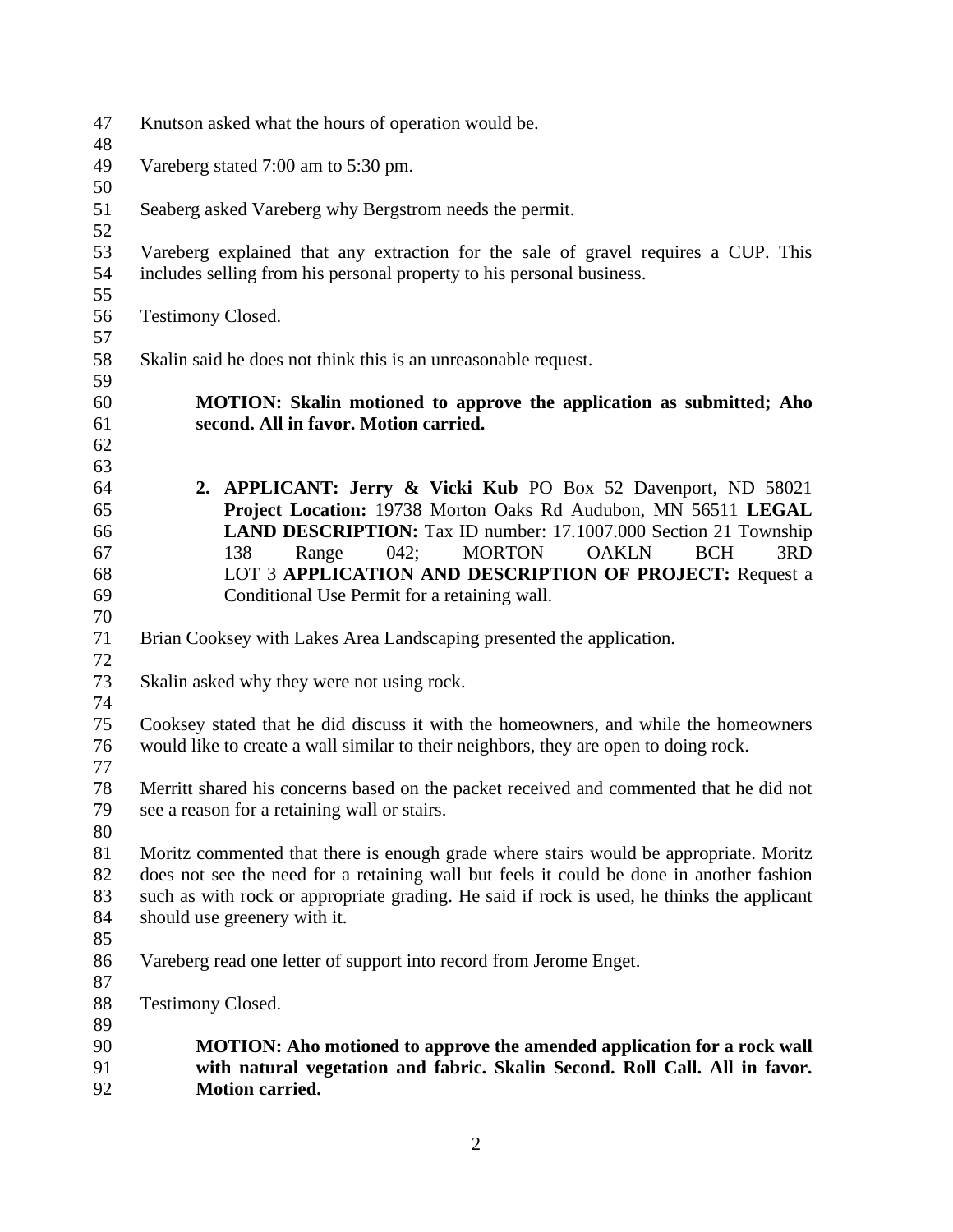| 93  |                                                                                         |  |  |  |  |  |
|-----|-----------------------------------------------------------------------------------------|--|--|--|--|--|
| 94  |                                                                                         |  |  |  |  |  |
| 95  |                                                                                         |  |  |  |  |  |
| 96  | 3. APPLICANT: Alan Wade & Mary Jane O'Neil 2549 S 36 St Grand Forks,                    |  |  |  |  |  |
| 97  | ND 58201 Project Location: 48427 Lake of the Valley Rd Ponsford, MN                     |  |  |  |  |  |
| 98  | 56575 LEGAL LAND DESCRIPTION: Tax ID number: 12.0010.000                                |  |  |  |  |  |
| 99  | Section 04 Township 142 Range 037; S 120' OF GOVT LOT 8 W OF ROAD                       |  |  |  |  |  |
| 100 | APPLICATION AND DESCRIPTION OF PROJECT: Request a                                       |  |  |  |  |  |
| 101 | Conditional Use Permit for a retaining wall.                                            |  |  |  |  |  |
| 102 |                                                                                         |  |  |  |  |  |
| 103 |                                                                                         |  |  |  |  |  |
| 104 | Alan O'Neil presented the application.                                                  |  |  |  |  |  |
| 105 |                                                                                         |  |  |  |  |  |
| 106 | Knutson asked if the existing exposed rock is natural rock.                             |  |  |  |  |  |
| 107 |                                                                                         |  |  |  |  |  |
| 108 | O'Neil confirmed.                                                                       |  |  |  |  |  |
| 109 |                                                                                         |  |  |  |  |  |
| 110 | Aho asked the location of the proposed steps in comparison to the dock.                 |  |  |  |  |  |
| 111 |                                                                                         |  |  |  |  |  |
| 112 | O'Neil stated they would be to the right of the dock.                                   |  |  |  |  |  |
| 113 |                                                                                         |  |  |  |  |  |
| 114 | Thorkildson stated concerns about erosion in the non-proposed area of the shoreline.    |  |  |  |  |  |
| 115 |                                                                                         |  |  |  |  |  |
| 116 | O'Neil said he could extend the proposal from ninety (90) feet to one-hundred twenty    |  |  |  |  |  |
| 117 | $(120)$ ft.                                                                             |  |  |  |  |  |
| 118 |                                                                                         |  |  |  |  |  |
| 119 | <b>Testimony Closed.</b>                                                                |  |  |  |  |  |
| 120 |                                                                                         |  |  |  |  |  |
| 121 | Seaberg asked to amend the application request to the full one-hundred and twenty (120) |  |  |  |  |  |
| 122 | feet.                                                                                   |  |  |  |  |  |
| 123 |                                                                                         |  |  |  |  |  |
| 124 | MOTION: Aho motioned to approve the application with the amendment                      |  |  |  |  |  |
| 125 | from ninety (90) feet to one-hundred and twenty (120) feet; Moritz second.              |  |  |  |  |  |
| 126 | Roll Call. All in favor. Motion carried.                                                |  |  |  |  |  |
| 127 |                                                                                         |  |  |  |  |  |
| 128 |                                                                                         |  |  |  |  |  |
| 129 |                                                                                         |  |  |  |  |  |
| 130 | 4. APPLICANT: Joey Stahl 204 Chaffee Ave Amenia, ND 58004 Project                       |  |  |  |  |  |
| 131 | Location: TBD S Elbow Lake Rd Waubun, MN 56589 LEGAL LAND                               |  |  |  |  |  |
| 132 | <b>DESCRIPTION:</b> Tax ID number: 25.0193.000 Section 06 Township 142                  |  |  |  |  |  |
| 133 | Range 038; GOVT LOT 10 LESS 5.30 ACRES. Tax ID number: 25.0211.000                      |  |  |  |  |  |
| 134 | Section 07 Township 142 Range 038; NE1/4 OF NE1/4. APPLICATION                          |  |  |  |  |  |
| 135 | AND DESCRIPTION OF PROJECT: Request a Conditional Use Permit to                         |  |  |  |  |  |
| 136 | operate a Seasonal RV Park.                                                             |  |  |  |  |  |
| 137 |                                                                                         |  |  |  |  |  |
| 138 |                                                                                         |  |  |  |  |  |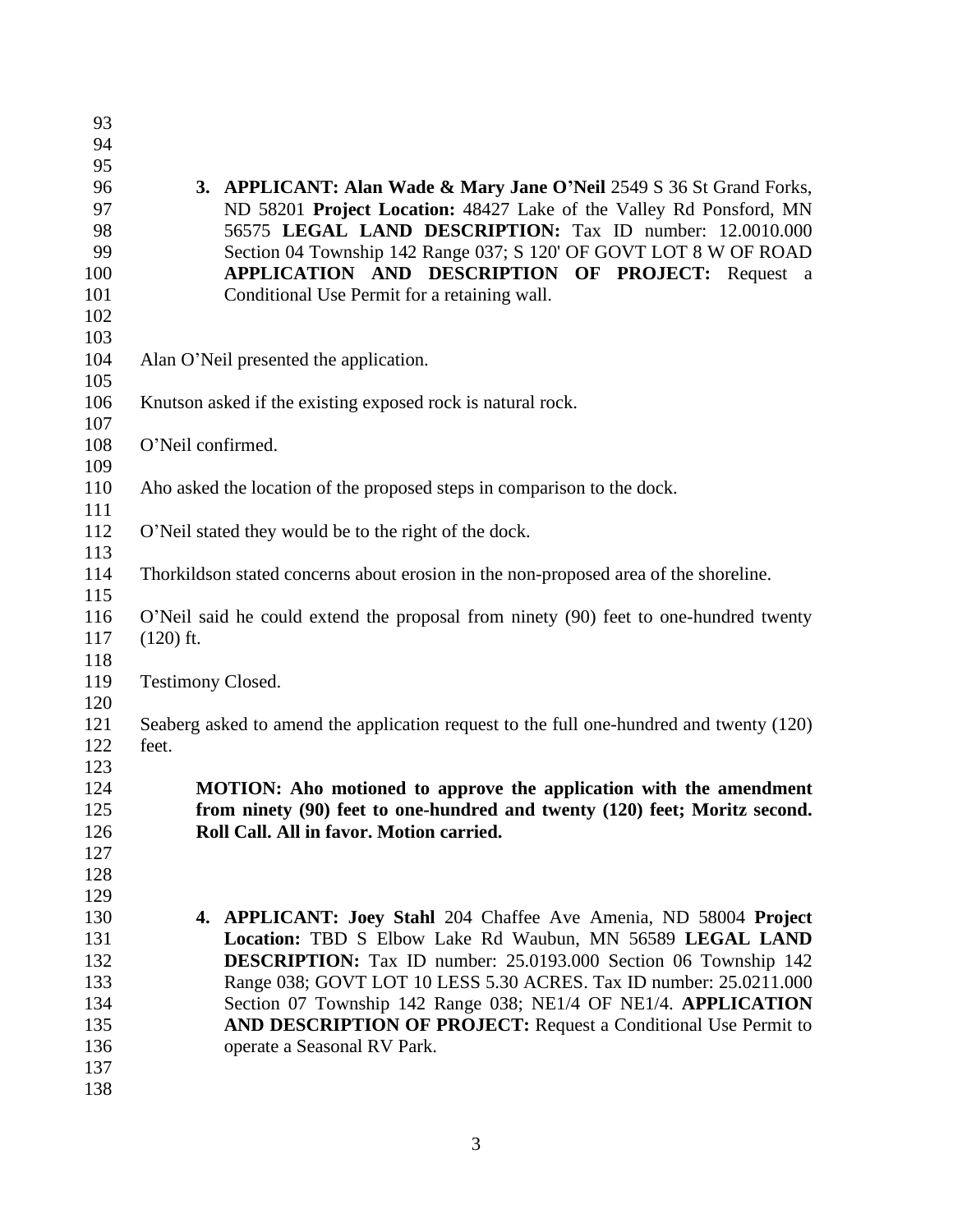- Scot Walz presented the application.
- Vareberg passed out updated plans to the audience.
- 

143 Walz shared that the intention is to be open seasonally from Fishing opener till Oct. 1<sup>st</sup>. He stated that the easement road would not be used to access the RV park.

 Walz discussed they have met with the Environmental Tech panel, and the biggest concern was seeps and springs in the area.

 Walz said Becker County Soil and Water visited the site in May and determined an area that could be a potential wet area, or an area that could potentially have seeps and springs and it was advised to keep development away from that area. As a result, the decision was made to eliminate the boat launch, and change the proposed access to the lake to be above ground steps that would access a dock system.

 Walz said now they are requesting seventeen (17) boat slips as allowed in the DNR model shoreland ordinance for increased setbacks. He also mentioned that there will be one (1) acre of land to be used for trailer and boat storage. There would be no more than one (1) boat per unit allowed.

 Walz mentioned that they have also developed a storm water management plan, so that no runoff goes into the lake.

 Walz also stated that all water lines will be seasonal and blown out in the winter. 

 Walz said that thirty (30) to fifty (50) acres will be left in its natural state. He said Stahl wants to leave as many trees as possible.

 Walz mentioned that the stairway is the only structure within one-hundred and fifty (150) feet of the lake.

 Walz also stated that the store will not be open to the public. 

- Skalin asked how wide the stairway is going to be.
- 

Walz said eight (8) feet.

 Reece Peterson, Lake Association President shared his concerns. Primary concerns shared were the flowing wells, destruction of forest area, road conditions, ATV usage, increased taxes to maintain the road, and the number of boat slips being requested.

Aho asked Peterson if he had spoken with the applicant about any of these issues.

Peterson said no, he had not as he was not sure how to contact him, and that he hadn't

had time since receiving the Notice of Public Hearing.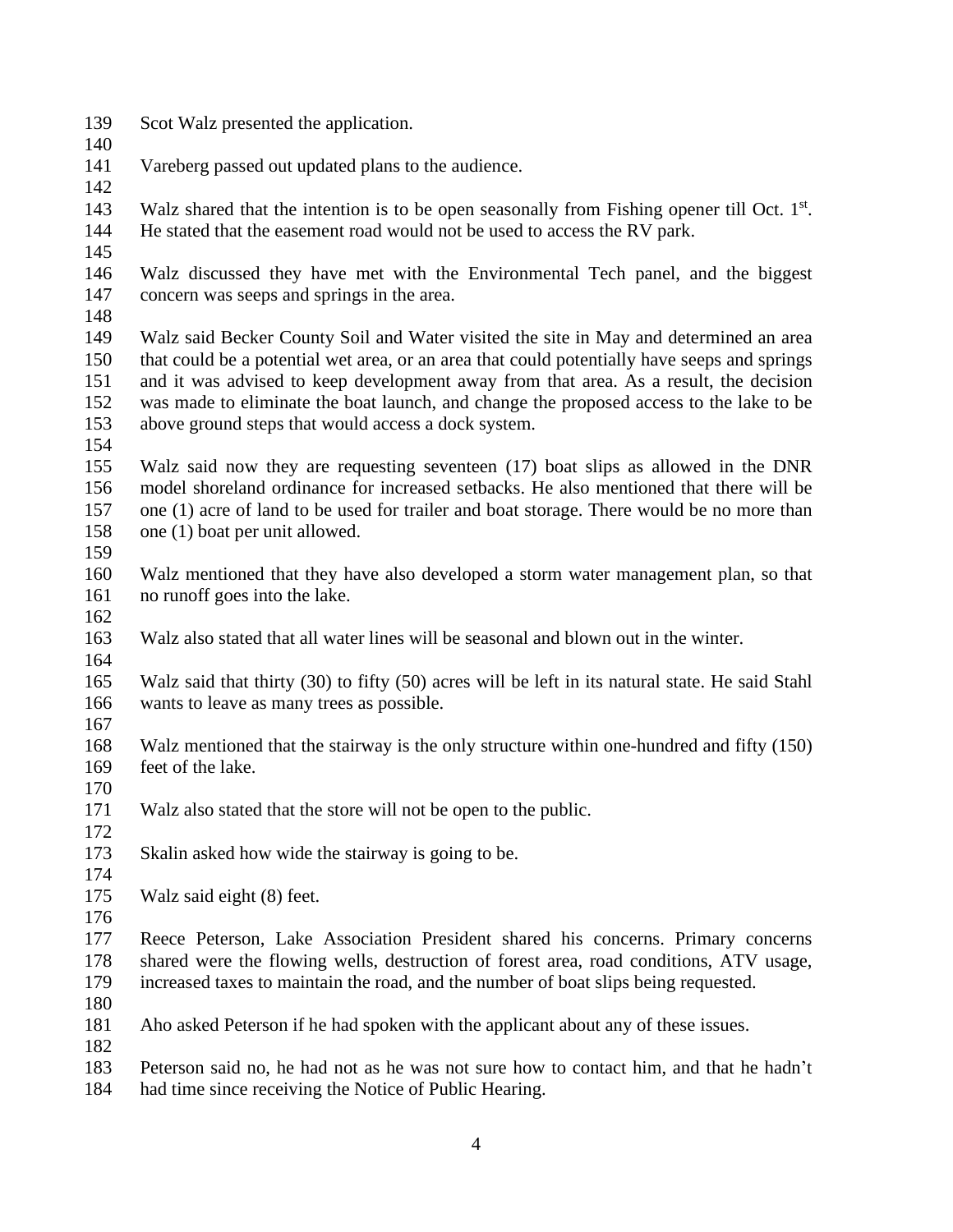- William Taylor, neighbor spoke. He stated that he feels this proposal just seems opportunistic. He is concerned about Fire and Police safety issues. He mentioned that resources are already spread thin in that area. He also mentioned concerns with seaplanes landing. Taylor asked about rental rates, Stahl's investment in the project, and about whether Stahl has any history with Elbow Lake.
- 
- Anne Buelow, Owner of Jolly Fisherman Resort spoke. She brought documentation regarding the easement to her property and asked who would be installing the well and septic system.
- 
- Brian Dingmann, Elbow Lake resident spoke and shared concerns about flowing wells and springs. He also expressed concern over invasive species.
- Lynette Peterson, owner of the island on Elbow Lake shared her concerns over the distance of the island from the proposed docks.
- 
- John Klepetka, neighbor spoke and shared his thoughts and concerns.
- 
- Mark Pagnac, Elbow Lake resident shared concerns about boat traffic. He asked if Stahl had ever spent quality time on Elbow Lake. He also asked why forty-nine (49) units, and whether Stahl had considered the impact to the area.
- 
- Gerry Schiller, year-round resident stated that he is really concerned about increased traffic on the road. He also said he is concerned about jet skis on the lake.
- John Wirtz, Elbow Lake Resident spoke about his concerns regarding the potential for excess trash and litter, and his concerns for road and lake safety.
- 
- Tom Trowbridge, Elbow Lake Resident asked for clarification on the zoning being proposed, and his concerns regarding what is being proposed.
- Elaine Klepetka, neighbor shared her concerns about boat traffic in front of her docks.
- Steven Koll, Elbow Lake Resident stated that he does not see any benefit to approving this request.
- 
- Mike Blackburn, Island resident shared concerns about lake congestion and the effects it could have on emergency plane landings.
- 
- Duane Sall, Elbow Lake resident shared his concerns about potential trash and litter and asked if Stahl has any experience running an RV park.
- Don Snobl, owner of Jolly Fisherman Resort, shared his concerns about this proposed application.
-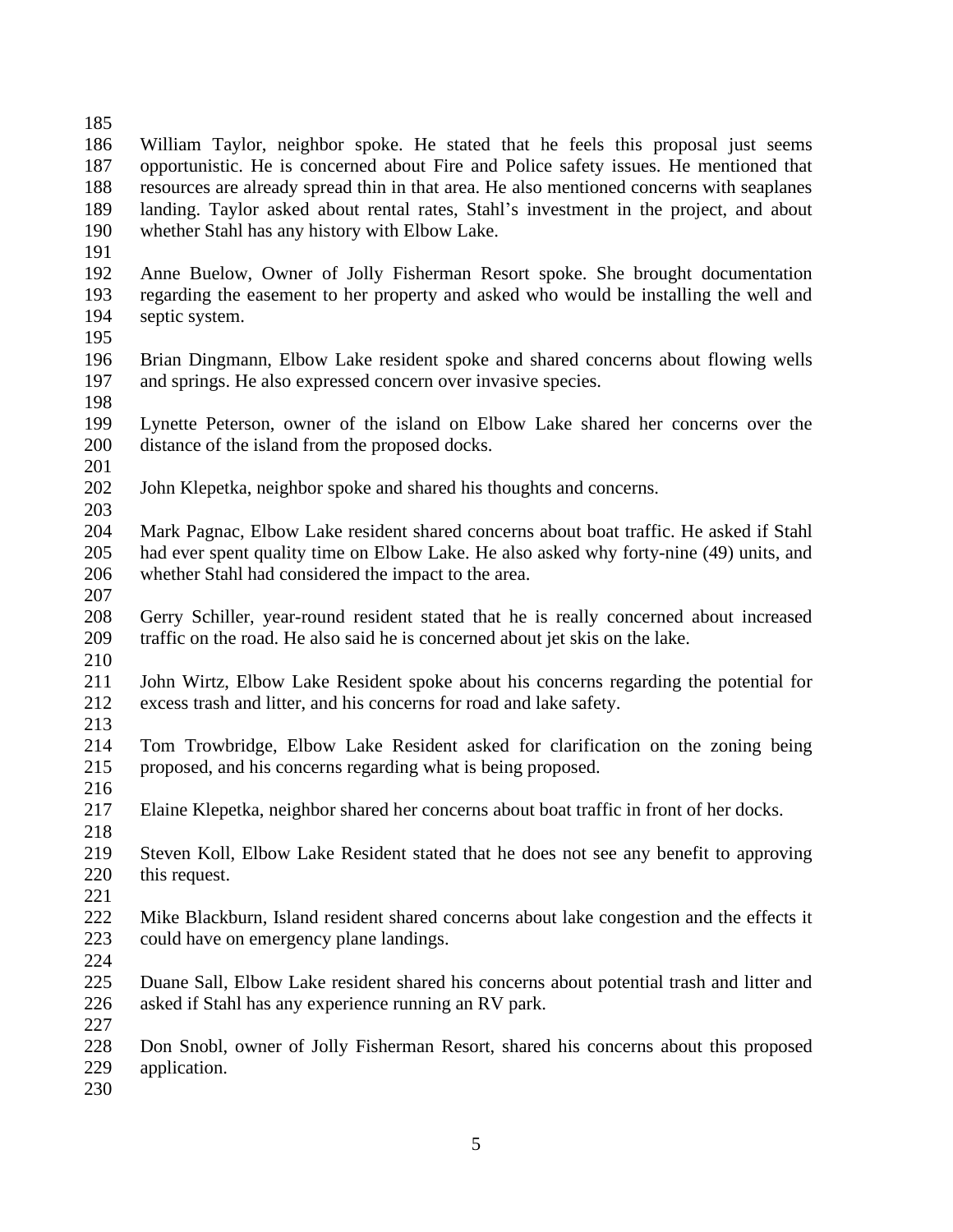- Melissa Dingmann, Elbow Lake resident praised the board for making decisions that
- protect the lakes. She also shared her concerns for the lake, safety, and wildlife.
- 
- Anne Buelow spoke again and shared that their resort does not allow jet skis and ATVs because of the concerns that people have shared.
- 
- Ron Wilson, area resident shared his concerns about road safety.
- Vareberg read into record the list of names of everyone who mailed in letters:
- 
- Amy and Mike Xu
- Anne Buelow
- Amy Olson
- Barb and Ron Swanson
- Beth and Greg Porter
- Beth Peterson
- Beverly and Dan Motschenbacher
- Bob and Terri Allen
- Bob Stein
- Bradley Dayett and Dione Klepetka
- 251 Bret and Tracy Holte
- Bruce and Ann Kindseth
- Cathy Carlson
- Chris and Natalie Murch
- Christa Jones
- David and Judy Farm
- Denette Narum
- Diane Irving
- Elizabeth Roman
- Gail Gardner
- Gary and Becky Remmele
- Gary Buckley
- Greg and Tracy Hendrickson
- Gustave Mellgren
- Jeffrey and Suzanne Neltner
- Jerry and Rhonda Lindseth
- John and Elaine Klepetka
- John and Pam Annette
- John Watkin
- 270 Jon and Laurie Stein
- Jon Ewen
- Katherine Spilde
- Katy Pearson
- Lynette Peterson
- Mark and Laurie Pagnac
- Marueen Pearson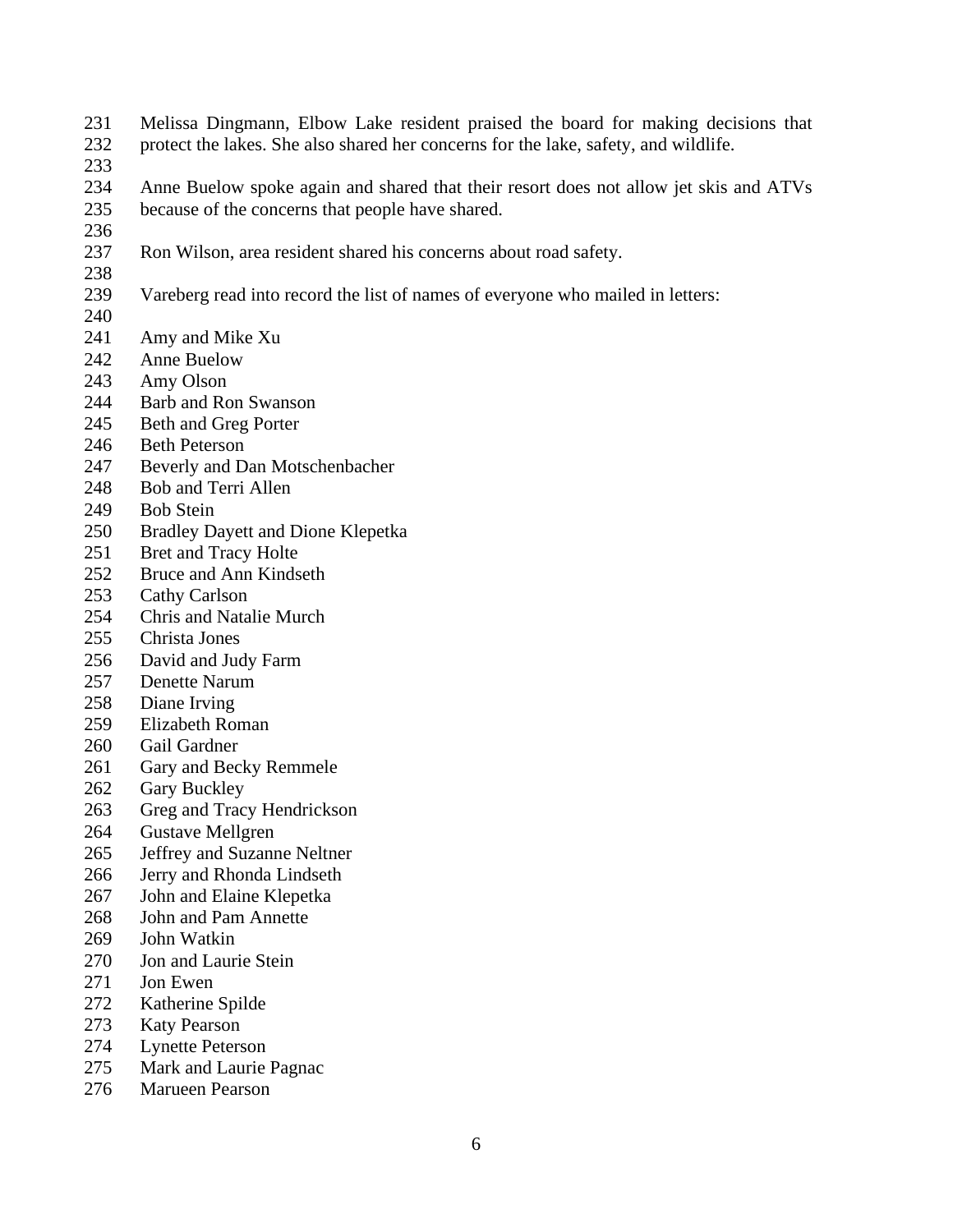| 277        | maurineo@frontier.com                                                                    |  |  |  |  |  |  |
|------------|------------------------------------------------------------------------------------------|--|--|--|--|--|--|
| 278        | Marv and Judy Gunderson                                                                  |  |  |  |  |  |  |
| 279        | Mike and Sue Rude                                                                        |  |  |  |  |  |  |
| 280        | momcard1@gmail.com                                                                       |  |  |  |  |  |  |
| 281        | Monica LaPoint                                                                           |  |  |  |  |  |  |
| 282        | Nancy Whitecotton                                                                        |  |  |  |  |  |  |
| 283        | Patricia and Marvin Hager                                                                |  |  |  |  |  |  |
| 284        | Phil Murphy                                                                              |  |  |  |  |  |  |
| 285        | Randee Cardinal                                                                          |  |  |  |  |  |  |
| 286<br>287 | Reece and Barb Peterson<br><b>Richard Henderson</b>                                      |  |  |  |  |  |  |
| 288        | <b>Rick Sandstrom</b>                                                                    |  |  |  |  |  |  |
| 289        | Ron and Jane Carlson                                                                     |  |  |  |  |  |  |
| 290        | <b>Sheldon and Mary Schiebe</b>                                                          |  |  |  |  |  |  |
| 291        | Steven Koll                                                                              |  |  |  |  |  |  |
| 292        | Terrie Bernu                                                                             |  |  |  |  |  |  |
| 293        | <b>Tim Rohloff</b>                                                                       |  |  |  |  |  |  |
| 294        | Timothy O'Keefe                                                                          |  |  |  |  |  |  |
| 295        | Tom and Heather Trowbridge                                                               |  |  |  |  |  |  |
| 296        | Will and Betty Erickson                                                                  |  |  |  |  |  |  |
| 297        |                                                                                          |  |  |  |  |  |  |
| 298<br>299 | Vareberg also read into the record the main concerns that were presented in the letters: |  |  |  |  |  |  |
| 300        | <b>Increased Water Traffic</b><br>$\bullet$                                              |  |  |  |  |  |  |
| 301        | <b>Effect on Wildlife</b><br>$\bullet$                                                   |  |  |  |  |  |  |
| 302        | Effect/Impact on Lake<br>$\bullet$                                                       |  |  |  |  |  |  |
| 303        | Risk of Zebra Mussels from Boats Coming to Resort<br>٠                                   |  |  |  |  |  |  |
| 304        |                                                                                          |  |  |  |  |  |  |
| 305        | Watershed Impacts<br>٠                                                                   |  |  |  |  |  |  |
| 306        | <b>Shoreline Disruption</b><br>$\bullet$                                                 |  |  |  |  |  |  |
| 307        | <b>Erosion Control</b>                                                                   |  |  |  |  |  |  |
|            | Fire-Fighting Impacts - Ability to Access in Emergency                                   |  |  |  |  |  |  |
| 308        | Fire Rings and increased Risk of Wildfires<br>٠                                          |  |  |  |  |  |  |
| 309        | Road Regulations and Traffic (Easement?)                                                 |  |  |  |  |  |  |
| 310        | Road Safety Concerns/Increase in Vehicle Traffic/Potential for ATV Traffic<br>٠          |  |  |  |  |  |  |
| 311        | Concerns About Well Size/Flowing Wells/Depletion of Neighboring Wells<br>٠               |  |  |  |  |  |  |
| 312        | Concerns about Safety of Septic System Large Enough to Support RV Park                   |  |  |  |  |  |  |
| 313        | <b>Boat Traffic Safety Concerns</b>                                                      |  |  |  |  |  |  |
| 314        | Concerns About the Docks (How Many and Size)<br>٠                                        |  |  |  |  |  |  |
| 315        | Effect on Enjoyment of Surrounding Properties<br>٠                                       |  |  |  |  |  |  |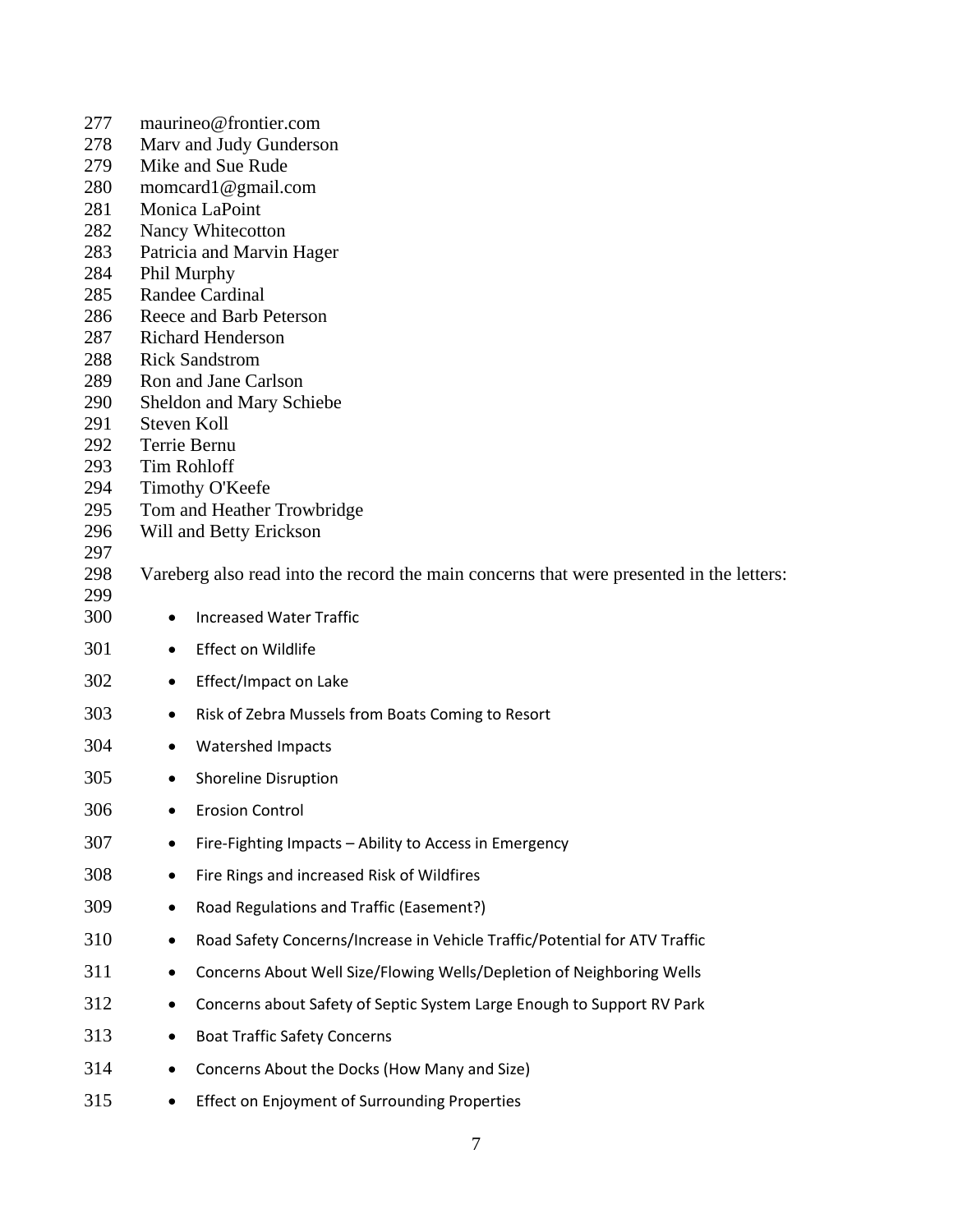| 316                                    | Significant Tree removal for Project<br>٠                                                                                                                                                                                                                                                                              |  |  |  |  |  |  |
|----------------------------------------|------------------------------------------------------------------------------------------------------------------------------------------------------------------------------------------------------------------------------------------------------------------------------------------------------------------------|--|--|--|--|--|--|
| 317                                    | <b>Excess Trash</b><br>$\bullet$                                                                                                                                                                                                                                                                                       |  |  |  |  |  |  |
| 318                                    | Tax Increases for Road Maintenance<br>$\bullet$                                                                                                                                                                                                                                                                        |  |  |  |  |  |  |
| 319                                    | Number of Boat Trailers to be stored at a time?<br>$\bullet$                                                                                                                                                                                                                                                           |  |  |  |  |  |  |
| 320                                    | Effect on Existing Business (Jolly Fisherman Resort)<br>$\bullet$                                                                                                                                                                                                                                                      |  |  |  |  |  |  |
| 321<br>322<br>323<br>324<br>325<br>326 | Since there were an abundance of letters received and each member of the Planning<br>Commission had an opportunity to read the letters before the hearing, the letters were not<br>read out loud at the hearing but will be kept and filed in the Becker County Planning and<br>Zoning Office in the applicant's file. |  |  |  |  |  |  |
| 327<br>328<br>329                      | Scott Walz spoke again to address concerns. Walz assured Buelow that Stahl would work<br>to assure her that she still has easement rights.                                                                                                                                                                             |  |  |  |  |  |  |
| 330<br>331<br>332                      | Stahl spoke and shared his history and reasoning for wanting to operate this seasonal RV<br>Park.                                                                                                                                                                                                                      |  |  |  |  |  |  |
| 333<br>334                             | Blomseth asked if ATV's will be allowed.                                                                                                                                                                                                                                                                               |  |  |  |  |  |  |
| 335<br>336<br>337                      | Stahl stated that he would like to allow them, but if they are a nuisance and/or the<br>neighbors do not want them, then he would be willing to not allow them.                                                                                                                                                        |  |  |  |  |  |  |
| 338<br>339<br>340                      | Someone online who did not give a name asked Stahl what his experience is with running<br>an RV park.                                                                                                                                                                                                                  |  |  |  |  |  |  |
| 341<br>342<br>343<br>344               | Stahl stated that he does not have any experience, but that he has friends and mentors<br>who operate RV Parks that have been giving him advice and helping to guide him in this<br>process.                                                                                                                           |  |  |  |  |  |  |
| 345<br>346                             | Seaberg asked Stahl if he has been in contact with the township regarding the road issues.                                                                                                                                                                                                                             |  |  |  |  |  |  |
| 347<br>348<br>349                      | Stahl stated that they have spoken with the township, but the township said they would<br>leave road decisions in the hands of the County.                                                                                                                                                                             |  |  |  |  |  |  |
| 350<br>351                             | Testimony Closed.                                                                                                                                                                                                                                                                                                      |  |  |  |  |  |  |
| 352<br>353                             | Seaberg asked regarding the updated plan, what is the biggest change.                                                                                                                                                                                                                                                  |  |  |  |  |  |  |
| 354<br>355                             | Vareberg stated that they took out the path to the lake and will not have a boat launch.                                                                                                                                                                                                                               |  |  |  |  |  |  |
| 356<br>357                             | Skalin asked if the list of changes can be verbally stated.                                                                                                                                                                                                                                                            |  |  |  |  |  |  |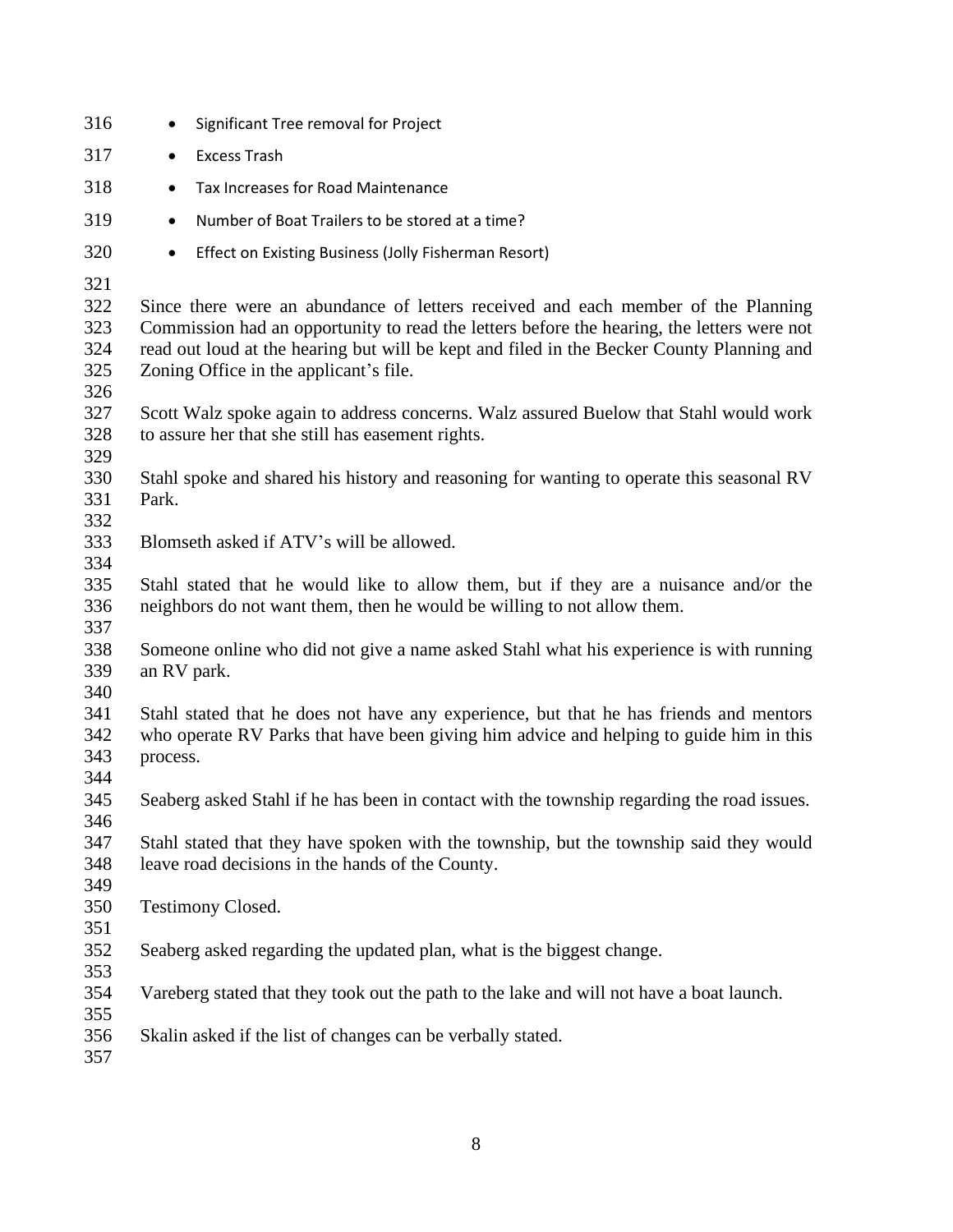- Walz stated that they eliminated a boat launch and road access to the lake, they shifted units that were near the lake to the east and moved some of them farther back and changed the access to the lake to just an above ground stair system.
- It was also mentioned that Stahl is now requesting seventeen (17) boat slips instead of the original six (6).
- 

- Vareberg received a legal opinion stating that a CUP would have more control than a variance over docking changes.
- 

- Knutson commented that he would be more comfortable seeing in writing that the Planning Commission can legally make docking changes in a Conditional Use Permit as well as a second opinion.
- Thorkildson stated that he is not in favor of this application.
- Skalin commented on the setbacks being a good distance.
- Thorkildson asked why forty-nine (49) units.
- Vareberg stated that fifty (50) units would trigger an Environmental Assessment Worksheet.
- 
- Moritz asked about contact with the township regarding the road.
- Walz said that townships do not have engineers, so they said they would leave it for the Planning Commission to decide on the Conditional Use Permit, and possibly the County Engineer.
- 
- Knutson commented that the township is the road authority.
- Seaberg stated that they, referencing the Planning Commission, have a duty to listen to the public and their concerns, but commented that each person does have their own agenda. Seaberg asked will they not do the same things that they are saying they do not want Stahl to allow. She also commented that Stahl is trying to meet the ordinance put forth by the County.
- 
- 

### 1. **MOTION: Seaberg motioned to approve the application based on the following findings:**

 **1. Effect on surrounding property.** That the conditional use will not harm the use and enjoyment of other property in the immediate vicinity for the purposes already permitted, nor substantially diminish or impair property values within the immediate vicinity.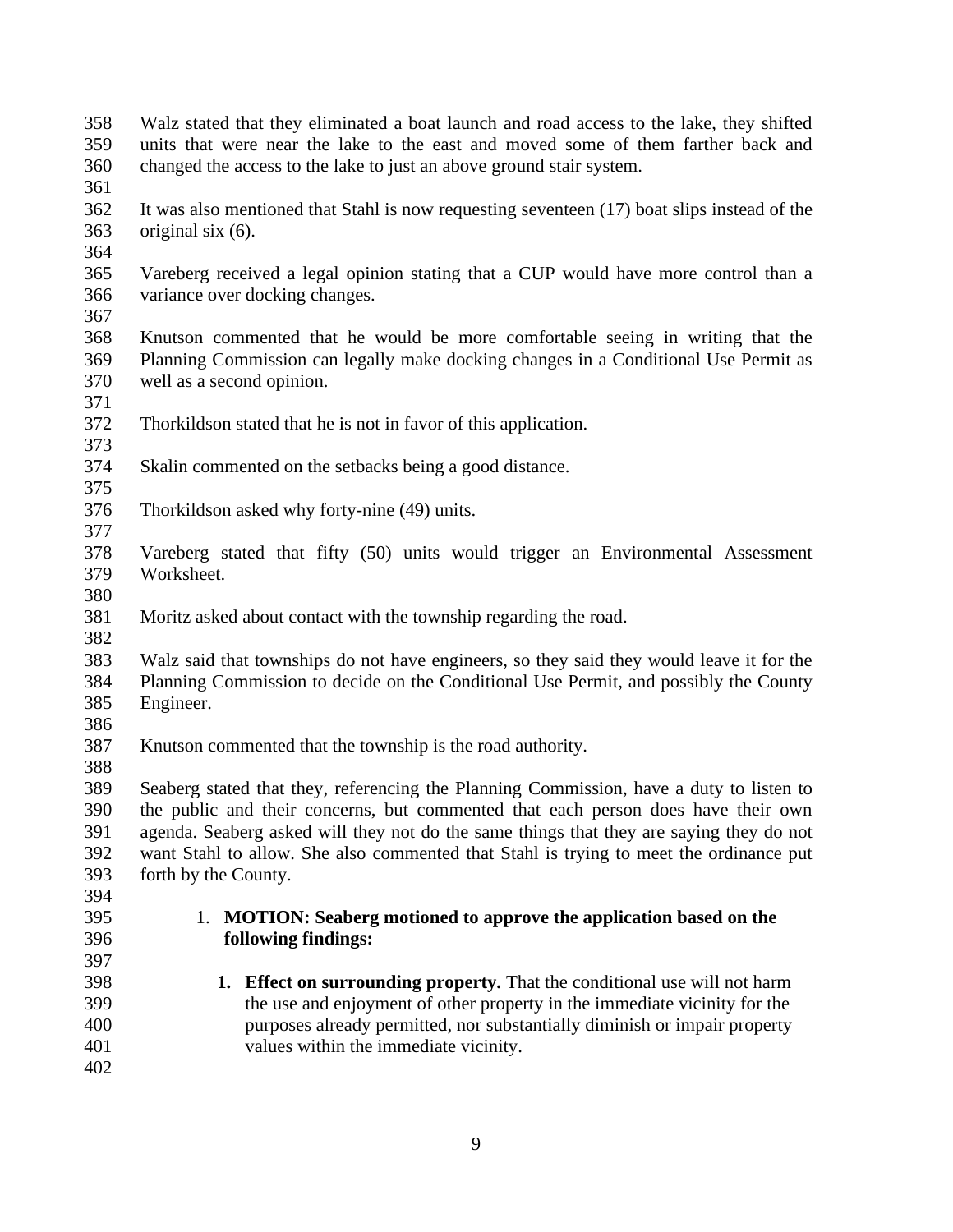| 403 | It is of the Commission to believe through compliance with the Becker                |
|-----|--------------------------------------------------------------------------------------|
| 404 | County Zoning Ordinances and its criteria all potential harm to the use and          |
| 405 | enjoyment of properties has been mitigated through plans submitted by the            |
| 406 | proposer. The projects have been designed with substantial setbacks with             |
| 407 | units being two hundred and forty feet from the ordinary high-water mark of          |
| 408 | Elbow Lake and nearly nine times the required setback from the side yard             |
| 409 | property line. In addition, the closest residential use is over seven hundred        |
| 410 | and fifty feet away. These setbacks and the existing opaque vegetation ensure        |
| 411 | the change in property use can be properly established. No evidence has been         |
| 412 | provided to this Commission to prove any fact for the potential to impair            |
| 413 | property values in the immediate vicinity.                                           |
| 414 |                                                                                      |
| 415 |                                                                                      |
| 416 | 2. Effect on orderly, consistent development. That establishing the conditional      |
| 417 | use will not impede the normal, orderly development and improvement of               |
| 418 | surrounding vacant property for uses predominant in the area.                        |
| 419 |                                                                                      |
| 420 | The area currently includes multiple land uses to include: an adjacent               |
| 421 | <b>Commercial Resort (Jolly Fisherman Resort), vacant forest and recreational</b>    |
| 422 | lake homes. All required criteria of the Becker County Zoning Ordinance              |
| 423 | have been met and most exceeded, to prevent any potential to impede or               |
| 424 | prevent normal, orderly development and improvements of surrounding                  |
| 425 | vacant property for uses predominant in the area. The project has been               |
| 426 | designed and created by a licensed surveyor, engineer, septic contractor,            |
| 427 | along with numerous other professionals to establish an adequate                     |
| 428 | development.                                                                         |
| 429 |                                                                                      |
| 430 |                                                                                      |
| 431 | Adequate facilities. That adequate utilities, access roads, drainage and other<br>3. |
| 432 | necessary facilities have been or are being provided.                                |
| 433 |                                                                                      |
|     |                                                                                      |
| 434 | Required utilities, roads, and all necessary facilities have been mapped on the      |
| 435 | site map and meet the Becker County Zoning Ordinance. All drainage has               |
| 436 | been designed and addressed by the Storm Water Pollution Prevention Plan             |
| 437 | (SWPPP) provided by Apex Engineering Group.                                          |
|     |                                                                                      |
| 438 |                                                                                      |
| 439 | Adequate parking. That adequate measures have been or will be taken to<br>4.         |
| 440 | provide sufficient off-street parking and loading space to serve the proposed        |
| 441 | Each unit site is nearly two times the required size by the Becker County            |
| 442 | Zoning Ordinance to ensure adequate parking.                                         |
| 443 |                                                                                      |
|     |                                                                                      |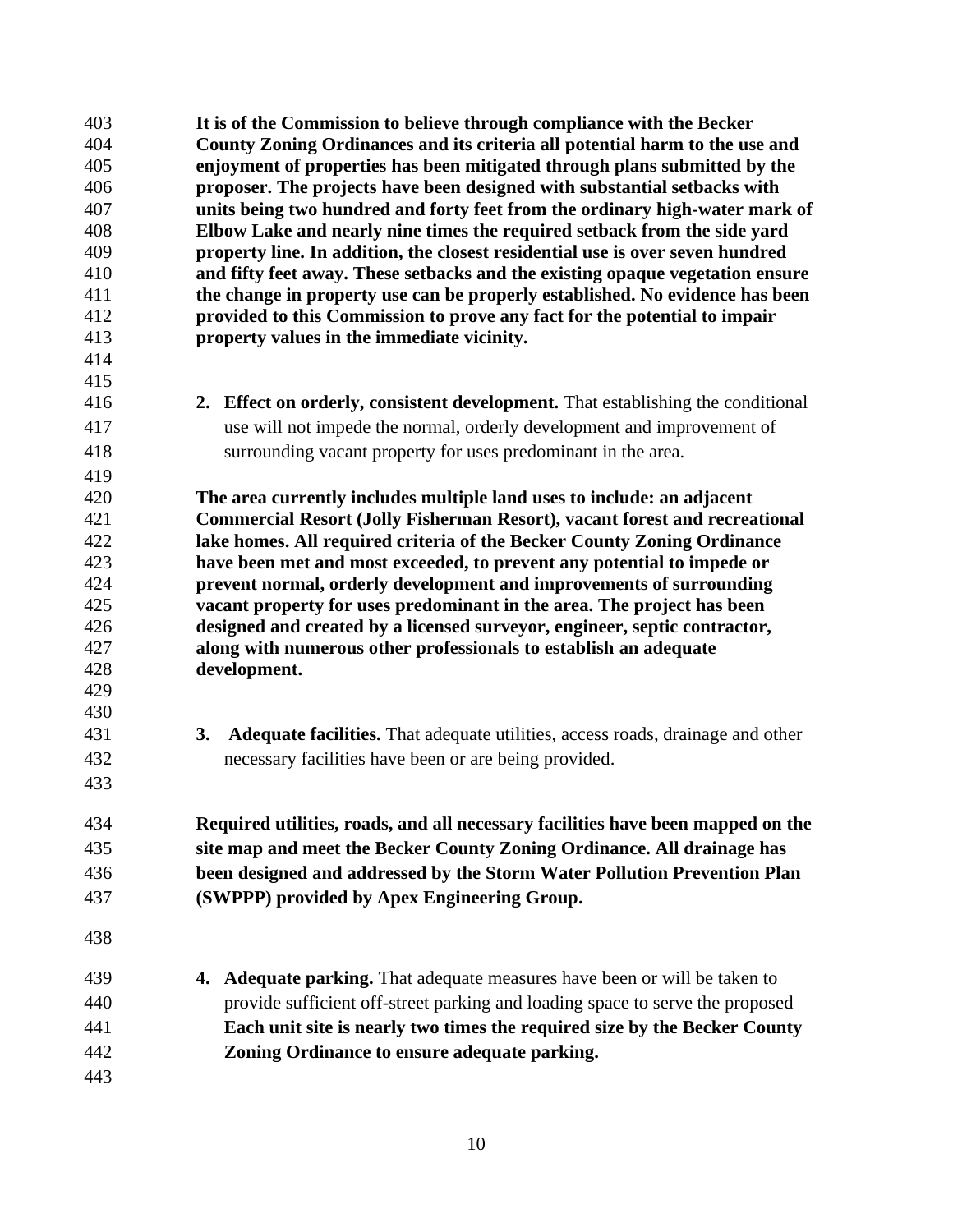| 444 | <b>5.</b> Not a nuisance. That adequate measures have been or will be taken to prevent   |  |  |  |  |
|-----|------------------------------------------------------------------------------------------|--|--|--|--|
| 445 | or control offensive odor, fumes, dust, noise, and vibration, so none of these           |  |  |  |  |
| 446 | will constitute a nuisance, and to control lighted signs and other lights so that        |  |  |  |  |
| 447 | no disturbance to neighboring properties will result.                                    |  |  |  |  |
|     |                                                                                          |  |  |  |  |
| 448 |                                                                                          |  |  |  |  |
| 449 | The proposal is not expected to produce any nuisance odors, fumes, or                    |  |  |  |  |
| 450 | vibration. Any noise created will be mitigated by the dense natural vegetation           |  |  |  |  |
| 451 | of the project site and dust will be limited to general automotive traffic. Any          |  |  |  |  |
| 452 | lighting will be constructed in a downward facing direction to limit any                 |  |  |  |  |
| 453 | potential disturbance.                                                                   |  |  |  |  |
| 454 |                                                                                          |  |  |  |  |
| 455 | <b>6.</b> Additional criteria for shoreland areas. In Shoreland areas, it shall be found |  |  |  |  |
| 456 | that adequate measures have been or will be taken to assure that:                        |  |  |  |  |
| 457 | a. Pollution. Soil erosion or other possible pollution of public waters                  |  |  |  |  |
| 458 | will be prevented, both during and after construction                                    |  |  |  |  |
|     |                                                                                          |  |  |  |  |
| 459 |                                                                                          |  |  |  |  |
| 460 | All sites will be located at least 240' from Elbow Lake creating an extensive            |  |  |  |  |
| 461 | buffer between them and the ordinary high-water mark. Any possible                       |  |  |  |  |
| 462 | pollution will be controlled by the above buffer and the SWPPP completed                 |  |  |  |  |
| 463 | by Apex Engineering Group during and after construction.                                 |  |  |  |  |
| 464 |                                                                                          |  |  |  |  |
| 465 | b. View from public waters. That the visibility of structures and                        |  |  |  |  |
| 466 | other facilities as viewed from public waters will be limited.                           |  |  |  |  |
| 467 | Substantial setbacks and a barrier created by dense undisturbed natural                  |  |  |  |  |
| 468 | vegetation will make the project nearly unviewable from the adjacent public              |  |  |  |  |
| 469 | water known as Elbow Lake.                                                               |  |  |  |  |
| 470 |                                                                                          |  |  |  |  |
| 471 | c. <b>Adequate utilities.</b> That the site is adequate for water supply and             |  |  |  |  |
| 472 | on-site sewage treatment; and                                                            |  |  |  |  |
| 473 |                                                                                          |  |  |  |  |
| 474 | Scott Septic Services LLC, a licensed MPCA septic contractor has                         |  |  |  |  |
| 475 | determined the site adequate for on-site sewage treatment. A well<br>driller             |  |  |  |  |
| 476 | and other contractors have been consulted with as noted.                                 |  |  |  |  |
| 477 |                                                                                          |  |  |  |  |
| 478 | <b>Watercraft.</b> That the types, uses, and number of watercrafts that the project will |  |  |  |  |
| 479 | generate can be safely accommodated.                                                     |  |  |  |  |
| 480 |                                                                                          |  |  |  |  |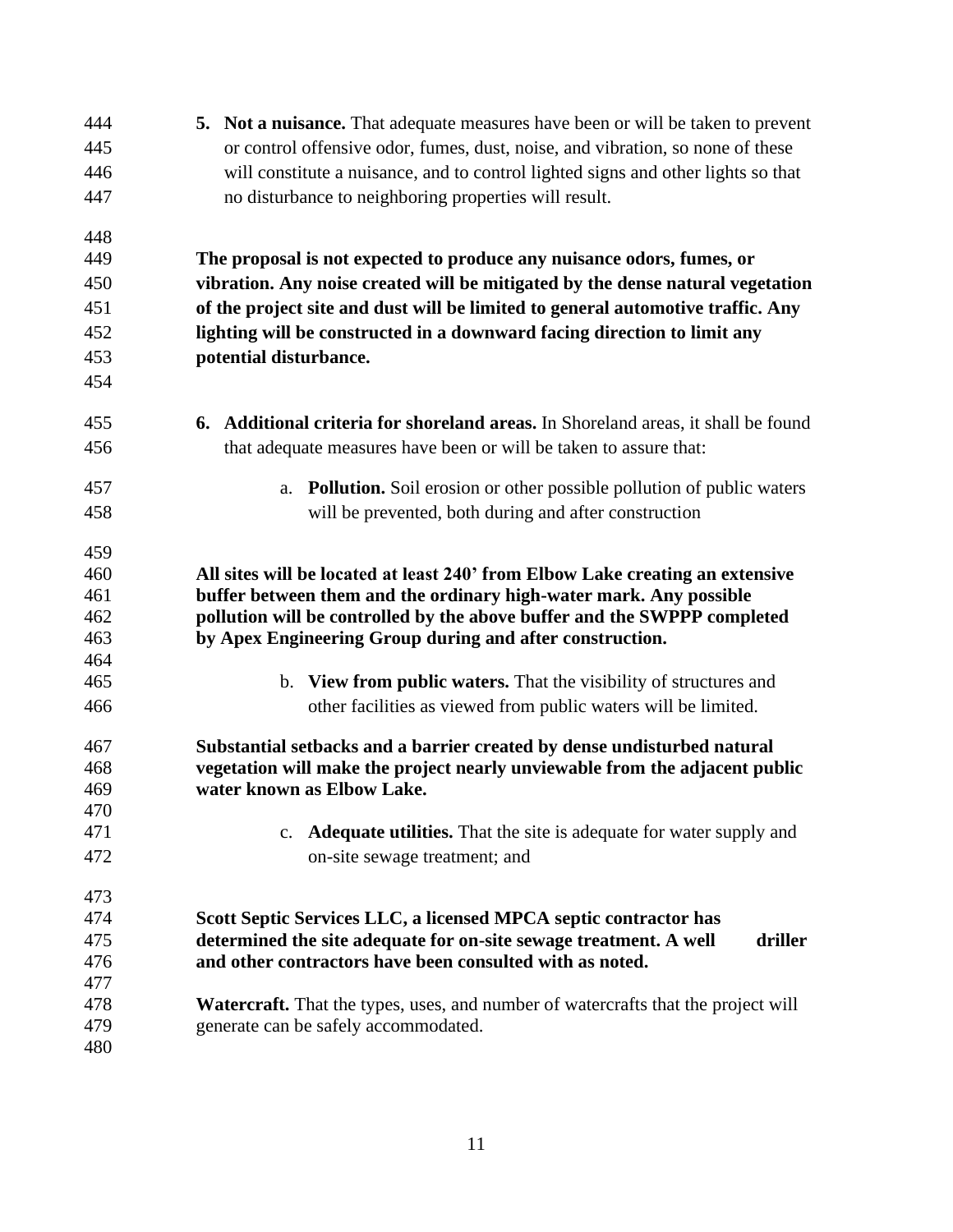## **The number of watercrafts allowed is regulated by the Becker County Zoning Ordinance, Chapter eight, section seven, subsection I.4 and will not be exceeded.**

## **Criteria for evaluation of commercial/transient MUD conditional use applications.**

 Before recommending the approval of the preliminary development plan and conditional use permit for a commercial/transient MUD, the Planning Commission shall find that all the following criteria are satisfied:

### 1**. The MUD conforms to the regulations of the land use district in which it is proposed to be located;**

 The proposal is located in a general agricultural land use district. A non-farm use located in a general agricultural land use district shall be permitted for the use and enjoyment of lakes, rivers, and streams. It is the intent of the proposed use to utilize Elbow Lake for the enjoyment of boating and fishing.

## 

### **2. The MUD or unit thereof is of sufficient size, composition, and arrangement that its construction, marketing, and operation are feasible as a complete unit without dependence upon any subsequent unit;**

 The proposal will be located on 50 acres of land. All private utilities will be provided to the site by the applicant.

# 

## **3. The MUD will not create an excessive burden on parks, schools, streets, and other public facilities and utilities which serve or are proposed to serve the multi-unit development;**

 The MUD has no intent to be associated with any parks or schools, nor do any exist in the immediate vicinity. The project is located on a Public Township Road. The Township has not expressed any concern with the increase in traffic. All utilities necessary for the site will be established by the applicant.

## **4. The minimum area of land to be included in the MUD shall be as designated in the land use district in which it is proposed to be located; and (See below)**

 **5. Adequate provisions are developed for preservation and maintenance in perpetuity of open spaces and for the continued existence and functioning of the development.**

50 acres and five hundred and thirty of lakeshore have been designated for the RV park.

- If approved the applicant will request a change of zone from general agricultural to
- residential. Open space, unit density, setbacks and other regulations have all been
- followed to ensure a properly functioning development. A storm water pollution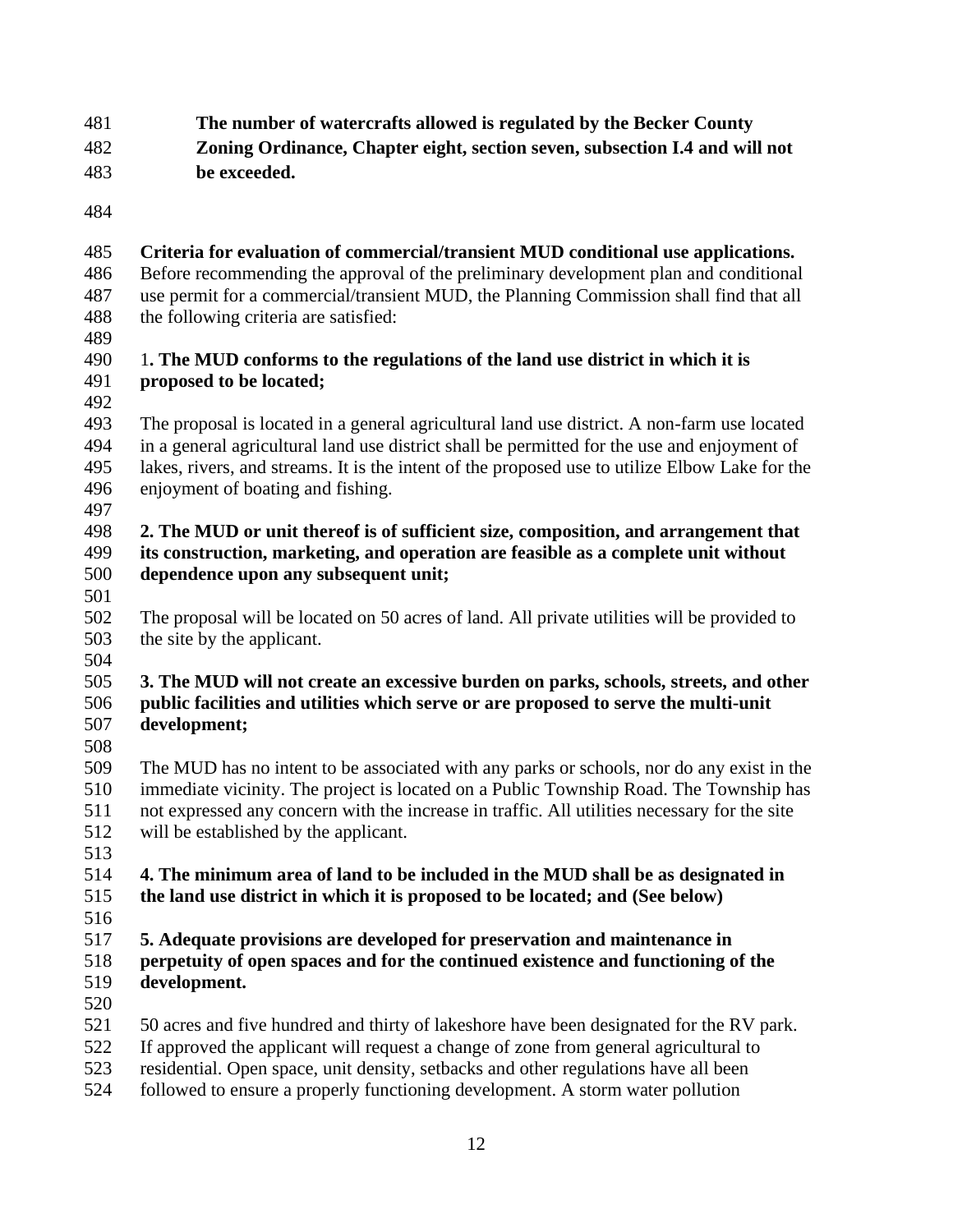| 525 |  |  |  |  |  |  |  | prevention plan designed by Apex Engineering group will also be implemented into the |  |
|-----|--|--|--|--|--|--|--|--------------------------------------------------------------------------------------|--|
|-----|--|--|--|--|--|--|--|--------------------------------------------------------------------------------------|--|

- park for the benefit of the environment utilizing best management practices.  $\frac{526}{527}$
- 

| 528        | Skalin second. Vareberg clarified that a Change of Zone would be required,                                                                   |  |  |  |  |  |
|------------|----------------------------------------------------------------------------------------------------------------------------------------------|--|--|--|--|--|
| 529        | and they need to stipulate that. Seaberg Motioned to approve the application                                                                 |  |  |  |  |  |
| 530        | based on the findings above for forty-one (41) units with eight (8) additional                                                               |  |  |  |  |  |
| 531        | units being contingent upon a Change of Zone to Residential as well as                                                                       |  |  |  |  |  |
| 532        | approval for six (6) dock slips; Skalin Second. Roll Call. Skalin, Moritz,                                                                   |  |  |  |  |  |
| 533        | Seaberg, and Aho in Favor; Thorkildson and Merritt Opposed. Motion                                                                           |  |  |  |  |  |
| 534        | carried.                                                                                                                                     |  |  |  |  |  |
|            |                                                                                                                                              |  |  |  |  |  |
| 535        |                                                                                                                                              |  |  |  |  |  |
| 536        | 5. APPLICANT: Kyle P Vareberg 19529 330 <sup>th</sup> Ave Detroit Lakes, MN 56501                                                            |  |  |  |  |  |
| 537        | Project Location: 19529 330 <sup>th</sup> Ave Detroit Lakes, MN 56501 LEGAL                                                                  |  |  |  |  |  |
| 538        | LAND DESCRIPTION: Tax ID number: 10.0278.000 Section 14 Township                                                                             |  |  |  |  |  |
| 539        | 139 Range 040; 14-139-40 PT GOVT LOT 3: COMM SW COR SEC 14, N                                                                                |  |  |  |  |  |
| 540        | 827.52' TO POB; N 490.68', E 157.7' TO PERCH LK, SL AL LK 630.11',                                                                           |  |  |  |  |  |
| 541        | WLY 307.34', TO POB. TRACT A. APPLICATION AND DESCRIPTION                                                                                    |  |  |  |  |  |
| 542        | <b>OF PROJECT:</b> Request a Conditional Use Permit for a retaining wall.                                                                    |  |  |  |  |  |
| 543        |                                                                                                                                              |  |  |  |  |  |
| 544        |                                                                                                                                              |  |  |  |  |  |
| 545        | Kyle Vareberg presented his application.                                                                                                     |  |  |  |  |  |
| 546        |                                                                                                                                              |  |  |  |  |  |
| 547        | Vareberg asked for the record which members came out and viewed his property.                                                                |  |  |  |  |  |
| 548        |                                                                                                                                              |  |  |  |  |  |
| 549        | Aho, Knutson, Seaberg, and Moritz stated that they all visited the property.                                                                 |  |  |  |  |  |
| 550<br>551 |                                                                                                                                              |  |  |  |  |  |
| 552        | Vareberg stated that he wants to expand further away from the lake than the existing wall.                                                   |  |  |  |  |  |
| 553        | He would like to correct erosion between the existing wall and the house but does want to<br>replace a portion of the existing wall as well. |  |  |  |  |  |
| 554        |                                                                                                                                              |  |  |  |  |  |
| 555        | Aho asked if Vareberg had put in a catch basin further up the driveway.                                                                      |  |  |  |  |  |
| 556        |                                                                                                                                              |  |  |  |  |  |
| 557        | Vareberg said yes, with a culvert. He stated that he is trying to raise the existing area up                                                 |  |  |  |  |  |
| 558        | against the house.                                                                                                                           |  |  |  |  |  |
| 559        |                                                                                                                                              |  |  |  |  |  |
| 560        | Skalin asked what type of material.                                                                                                          |  |  |  |  |  |
| 561        |                                                                                                                                              |  |  |  |  |  |
| 562        | Vareberg said rock.                                                                                                                          |  |  |  |  |  |
| 563        |                                                                                                                                              |  |  |  |  |  |
| 564        | Testimony closed.                                                                                                                            |  |  |  |  |  |
| 565        |                                                                                                                                              |  |  |  |  |  |
| 566        | Moritz commented that what Vareberg has done and wants to do would be good to                                                                |  |  |  |  |  |
| 567        | prevent erosion.                                                                                                                             |  |  |  |  |  |
| 568        |                                                                                                                                              |  |  |  |  |  |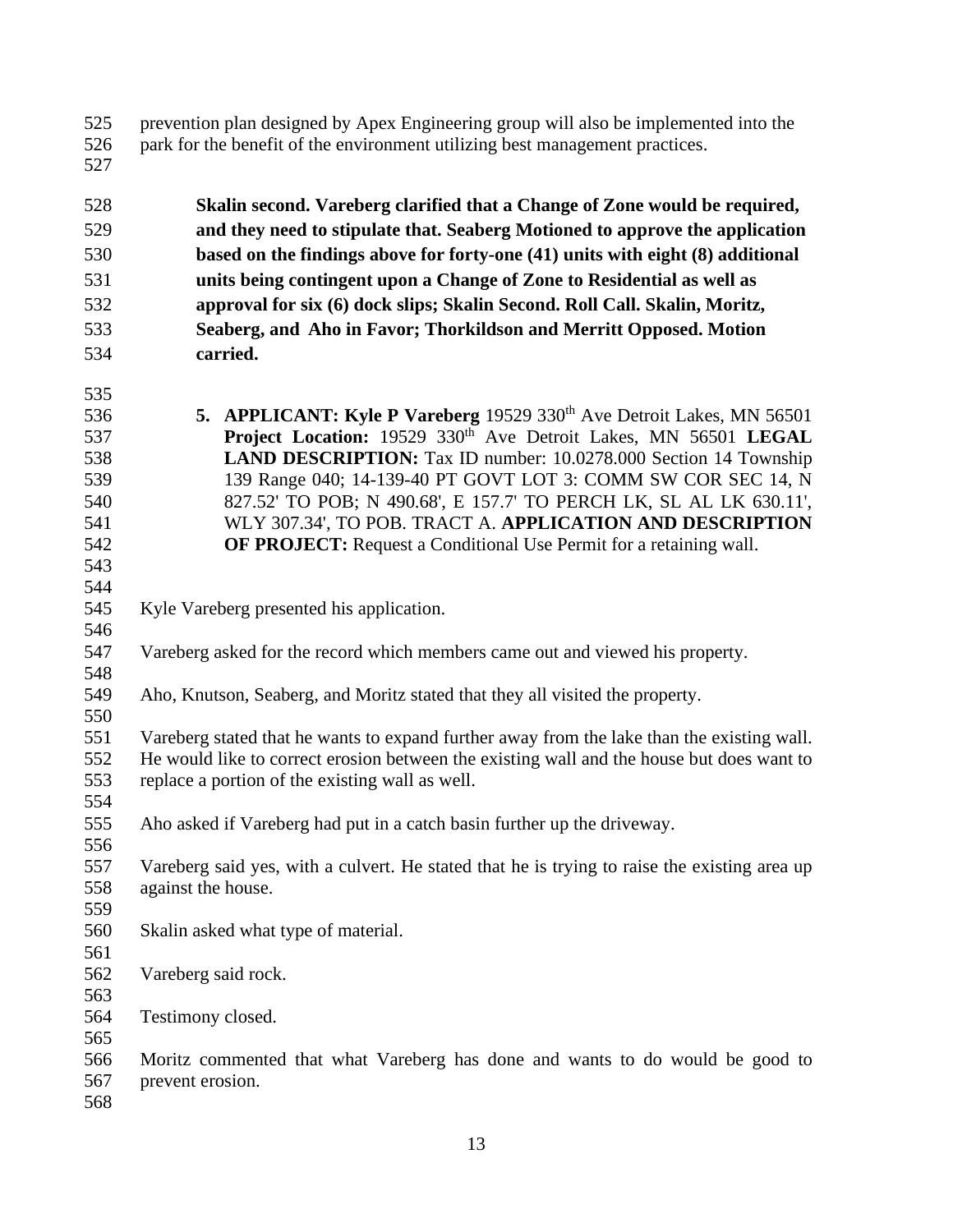| 569        | MOTION: Aho motioned to approve the application as submitted.; Seaberg second.                                                          |  |  |  |  |  |
|------------|-----------------------------------------------------------------------------------------------------------------------------------------|--|--|--|--|--|
| 570        | Roll Call. All in favor. Motion carried.                                                                                                |  |  |  |  |  |
| 571        |                                                                                                                                         |  |  |  |  |  |
| 572        | <b>6. Zoning Ordinance Amendments:</b>                                                                                                  |  |  |  |  |  |
| 573        |                                                                                                                                         |  |  |  |  |  |
| 574        | a) Chapter 6, Section 8: Retaining Walls.                                                                                               |  |  |  |  |  |
| 575        | Vareberg presented this amendment. It is proposed to let applicants who reside in either                                                |  |  |  |  |  |
| 576<br>577 | the Pelican River Watershed or the Cormorant Lakes Watershed districts to obtain a                                                      |  |  |  |  |  |
| 578        | retaining wall permit through their agencies only.                                                                                      |  |  |  |  |  |
| 579        |                                                                                                                                         |  |  |  |  |  |
| 580<br>581 | Moritz stated that at the last Cormorant Lakes Watershed District meeting this was<br>discussed, and they are in support of the change. |  |  |  |  |  |
| 582        |                                                                                                                                         |  |  |  |  |  |
| 583        | <b>MOTION:</b> Aho motioned to approve the amendment as presented: The intent of the                                                    |  |  |  |  |  |
| 584        | amendment is to allow Pelican River and Cormorant Lakes Watershed Districts to be the                                                   |  |  |  |  |  |
| 585        | sole permitting authority for retaining walls within the shore and bluff impact zone.                                                   |  |  |  |  |  |
| 586        |                                                                                                                                         |  |  |  |  |  |
| 587        | Skalin second. Roll Call. All in favor. Motion carried.                                                                                 |  |  |  |  |  |
| 588        |                                                                                                                                         |  |  |  |  |  |
| 589        | <b>6. Zoning Ordinance Amendments:</b>                                                                                                  |  |  |  |  |  |
| 590        |                                                                                                                                         |  |  |  |  |  |
| 591        | b) Chapter 4, Section 10, Letter D (2.-d.) Holding Tanks.                                                                               |  |  |  |  |  |
| 592        |                                                                                                                                         |  |  |  |  |  |
| 593        | Vareberg presented this amendment.                                                                                                      |  |  |  |  |  |
| 594        |                                                                                                                                         |  |  |  |  |  |
| 595        | It was discussed that number four (4) is redundant and could be removed.                                                                |  |  |  |  |  |
| 596        |                                                                                                                                         |  |  |  |  |  |
| 597        | Seaberg asked for clarification on number five (5) as far as who is reporting to whom.                                                  |  |  |  |  |  |
| 598        |                                                                                                                                         |  |  |  |  |  |
| 599        | Vareberg suggested that number five (5) could be removed as well as it is the                                                           |  |  |  |  |  |
| 600        | responsibility of the pumpers to be in compliance.                                                                                      |  |  |  |  |  |
| 601        |                                                                                                                                         |  |  |  |  |  |
| 602        | <b>MOTION: Seaberg motioned to approve the amendment with the additional</b>                                                            |  |  |  |  |  |
| 603        | removal of numbers four $(4)$ and $(5)$ as shown: The intent of the amendment is to                                                     |  |  |  |  |  |
| 604        | allow holding tanks in any scenario and to eliminate the criteria to allow them, to                                                     |  |  |  |  |  |
| 605        | eliminate the bi-weekly pumping requirement and to eliminate the reporting process (due                                                 |  |  |  |  |  |
| 606        | to the fact this is reported to the Minnesota Pollution Control Agency).                                                                |  |  |  |  |  |
| 607        |                                                                                                                                         |  |  |  |  |  |
| 608        | Moritz second. Roll Call. Thorkildson, Skalin, Moritz, Seaberg, and Aho in favor;                                                       |  |  |  |  |  |
| 609        | <b>Merritt Opposed. Motion carried.</b>                                                                                                 |  |  |  |  |  |
| 610        |                                                                                                                                         |  |  |  |  |  |
| 611        |                                                                                                                                         |  |  |  |  |  |
| 612        | <b>Other Business:</b>                                                                                                                  |  |  |  |  |  |
| 613        |                                                                                                                                         |  |  |  |  |  |